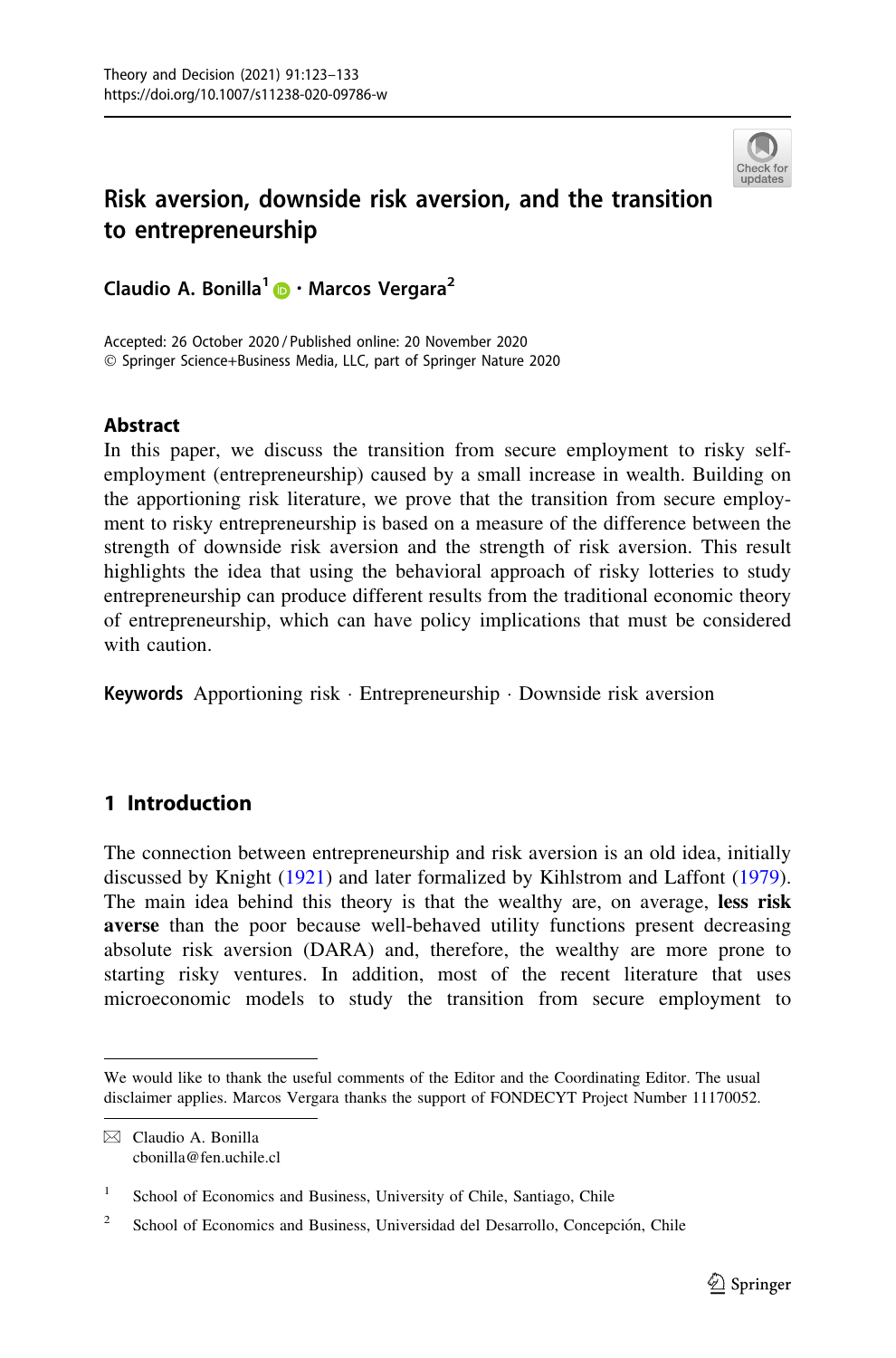entrepreneurship builds either on the DARA assumption (Cressy [2000;](#page-9-0) Ahn [2009](#page-9-0), or Hvide and Panos [2014\)](#page-10-0) or on prudent behavior (Bonilla and Vergara [2013\)](#page-9-0), which is also induced by DARA. This paper uses results from the apportioning risk literature to dive deeper into the problem of self-selection of occupations and entrepreneurship. In particular, we argue that the choice of self-selection of occupations can be interpreted as the decision of choosing between lotteries.

In the real world, an individual decision maker may have a portfolio of different potential entrepreneurial ventures to undertake, each representing a different lottery. However, for the purposes of this paper, we will study the case in which the individual compares only two alternatives: continuing to be employed, with no risk—this lottery is simply a degenerate probability distribution that collapses at some point—; and transitioning to his best entrepreneurial option, which represents the risky lottery that we will analyze in Sect. [3.](#page-4-0)

We think that our theory can be tested in a laboratory experiment, given that our result is connected with the difference between the strength of downside risk aversion (prudence) and the strength of risk aversion. Moreover, since there are accepted experimental methodologies to test risk aversion and prudence, our result could also, in principle, be tested in the laboratory. Examples of the experimental literature that deals with risk aversion and prudence are the works of Deck and Schlesinger ([2014\)](#page-9-0), Ebert and Wiesen [\(2014](#page-9-0)) and Krieger and Mayrhofer ([2017\)](#page-10-0). Running experiments are beyond the scope of our own paper but we believe that, starting from the above mentioned experimental papers, a specific experiment can be designed to analyze the occupational self-selection decision expressed as a behavioral choice between lotteries.

Almost all previous literature on occupational self-selection assumes that when the marginal decision-maker experiences a small increase in wealth, he transitions from secure employment to risky entrepreneurship, as long as his utility function exhibits the DARA property (as a sufficient condition). In this paper, we expand on the selfselection occupational decision. From Bonilla and Vergara ([2013\)](#page-9-0), we know that there are other cases where prudent agents with CARA or IARA preferences can also transition to entrepreneurship when wealth increases. This is based on the desegregation of the income and substitution effects produced by random risk shocks. The idea was first developed in Dreze and Modigliani ([1972\)](#page-9-0) and later explained in Davis [\(1989](#page-9-0)) and Snow [\(2003](#page-10-0)). In this paper, we delve deeper into the analysis of the transition to entrepreneurship. We use the risk apportionment perspective and the main result in Eeckhoudt et al. ([2009\)](#page-9-0) [herein, EST ([2009\)](#page-9-0)] to show that, as long as the strength of downside risk aversion exceeds the strength of risk aversion, the indifferent decision-maker will decide to self-select into entrepreneurship.

Our result highlights the idea that when using the behavioral approach of lotteries to model entrepreneurship, we have to go beyond the risk aversion and DARA (or prudence) assumptions in order to guarantee the transition from secure employment into risky self-employment. Therefore, even though the apportioning risk literature is a novel and intuitive way to model higher-order risk preferences (Deck and Schlesinger [2014\)](#page-9-0), we have to be cautious in the applications of this method to applied economic problems because differences with the traditional models may occur. These potential differences highlight the fact that public policies promoting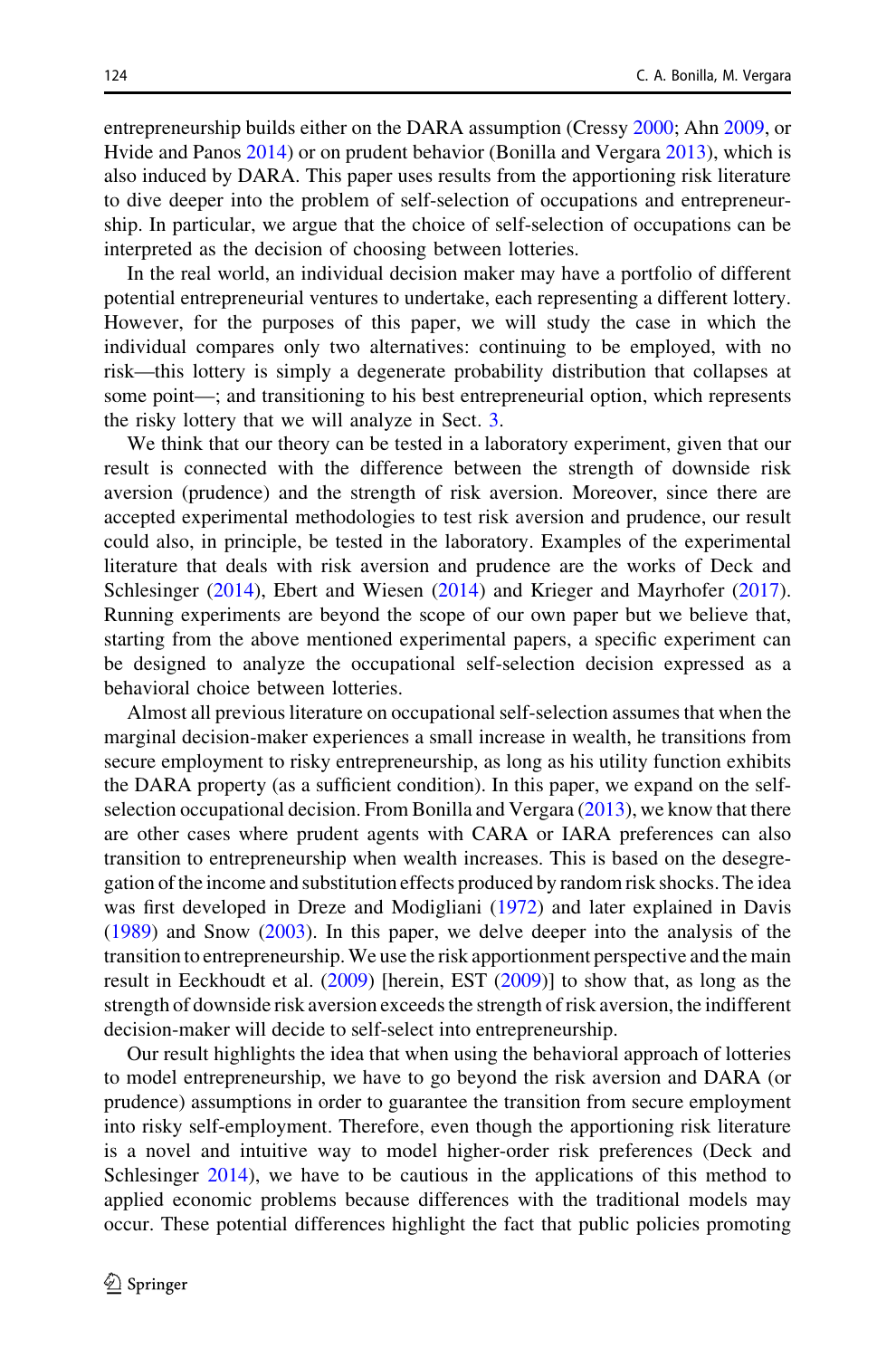<span id="page-2-0"></span>entrepreneurship are going to be—at least in part—dependent on the approach that policy-makers use in the study of entrepreneurship. In consequence, empirical and experimental studies become of key importance to clarify in what context one approach or the other is the right one to apply and also what polices better promote entrepreneurship in each context.

In the next section, we present the basic model of occupational self-selection. Section [3](#page-4-0) presents the features of increases in risk and the main result of this paper, and Sect. [4](#page-9-0) concludes.

## 2 The basic model of self-selection of occupations

An economy is characterized by a single-good stochastic production function  $f(L, \theta)$ , where L is the labor hired and  $\theta$  is a random variable indexing the state of the world and representing uncertainty in the model.  $f(L, \theta)$  and its first derivative  $f_1(L, \theta)$  are increasing in  $\theta$ , and the stochastic production function satisfies  $f_{11}$  < 0 <  $f_1$ , where  $f_1$  and  $f_{11}$  denote the first and second order derivative of  $f(L, \theta)$ with respect to L. Inada conditions are assumed to hold and so an interior solution to the problem is expected.

There is a continuum of agents in the unit interval. Agents have identical preferences but differ in their initial level of wealth. They have the utility function  $u(y)$ , where y is realized income. The utility function satisfies  $u'' < 0 < u'$  and prudence  $(u'' > 0)$ , a concept coined by Kimball [\(1990](#page-10-0)) and widely used in models of precautionary savings and precautionary effort (Eeckhoudt and Huang [2012](#page-9-0) or Wang and li [2014\)](#page-10-0), and in models showing higher-order risk attitudes like Menegatti ([2014\)](#page-10-0), Denuit and Rey ([2014\)](#page-9-0), Eeckhoudt and Rey [\(2011](#page-9-0)) or Eeckhoudt et al. [\(2016](#page-9-0)).

Agents vary in the amount of initial wealth  $a$ , the distribution of which is exogenous. The agents have to choose between two occupations. They can become workers and earn a certain wage w (their total income in this case would be  $a + w$ ) or they can become entrepreneurs, hiring  $L$  units of labor and earning the residual profit from a stochastic production function which is denoted by  $y(\theta) = f(L, \theta) - wL + a$ , where the stochastic component is the random variable  $\theta$ .

Each agent takes  $w$  as given and chooses the occupation that offers the highest utility. This result is a competitive equilibrium that translates into a partition of the set of agents into a set of workers and a set of entrepreneurs.

Let  $V_E(a) = Eu(f(L, \theta) - wL + a)$  be the expected utility function of the entrepreneur for a given wealth level a and let  $V_W(a) = u(w + a)$  be the utility function of the worker for a given wealth level  $a$ . In equilibrium, there is a wealth level  $\bar{a}$  at which an individual is indifferent to either occupation, i.e., the level of utility is the same whether the individual is a worker or an entrepreneur. We will call this individual the marginal or indifferent entrepreneur. Therefore, at  $\bar{a}$  we have:

$$
Eu(f(L(w, \bar{a}), \theta) - wL(w, \bar{a}) + \bar{a})) = u(w + \bar{a})
$$
\n(1)

where  $L(w, \bar{a})$  comes from the expected utility maximization of the entrepreneur,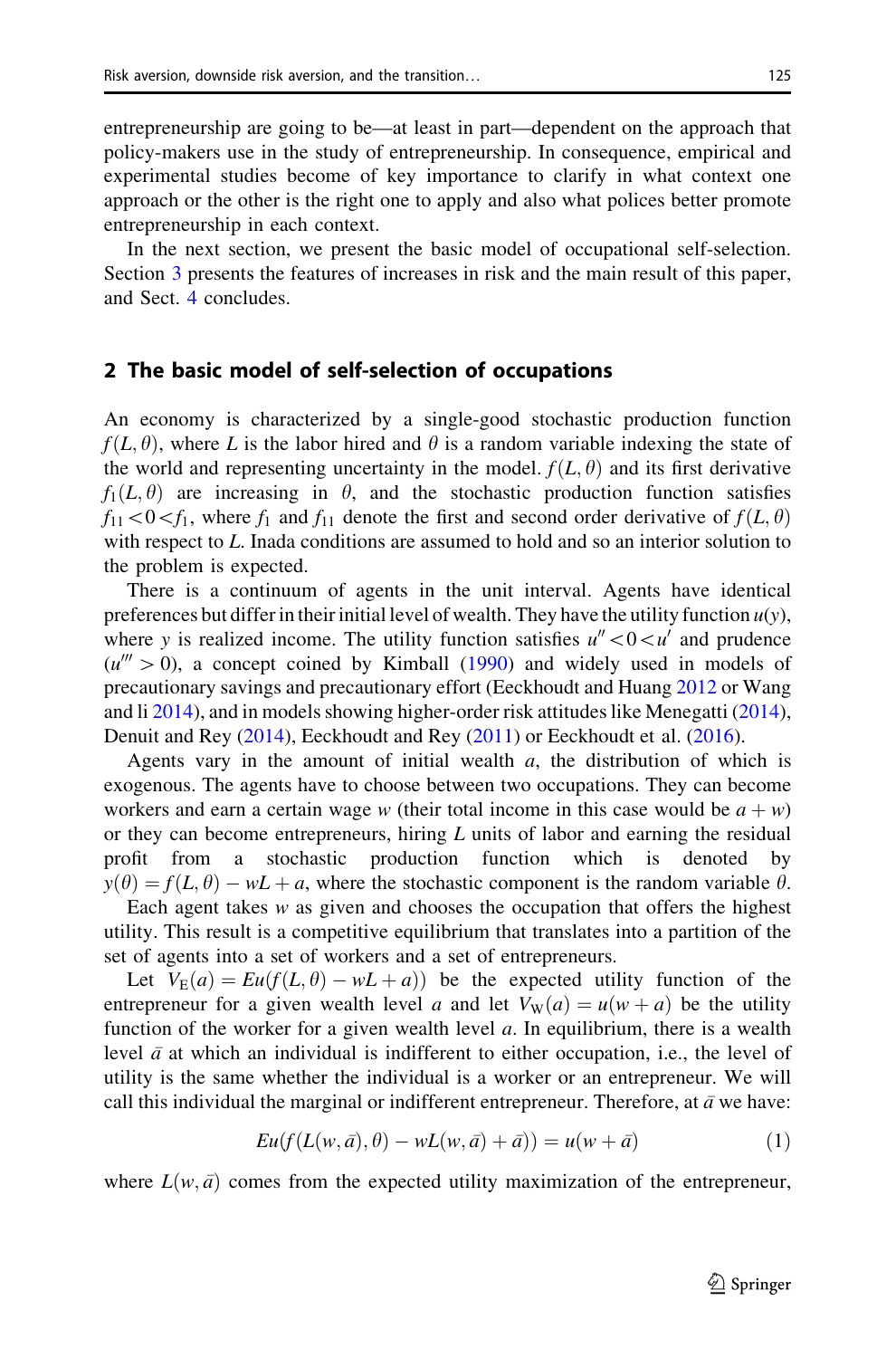<span id="page-3-0"></span>i.e.,  $L(w, \bar{a}) = Argmax\{Eu(f(L, \theta) - wL + \bar{a})\}\$ , which is obtained by the following  $\{L\}$ 

first-order condition:

$$
E[u'(f(L, \theta) - wL + \bar{a})(f_1(L, \theta) - w)] = 0
$$
\n(2)

Note that  $w$  in [\(1\)](#page-2-0) corresponds to the certainty equivalent of the entrepreneur's random income for the marginal agent  $\bar{a}$ . By the Jensen inequality, we then know that, for any risk-averse agent  $(u''<0)$ , the certainty equivalent is smaller than the expected value of the random variable, i.e.,  $w \lt E[f(L(w, \bar{a}, \theta)) - wL(w, \bar{a}, \theta)].$  We can therefore say that, for the marginal or indifferent entrepreneur in our entrepreneurial context, the expected value of his residual profits must be greater than the sure wage received by being an employee.

Now, let us assume that the wealth level  $\bar{a}$  is unique. As we will see below, risk aversion, prudence and the fact that the strength of downside risk aversion exceeds the strength of risk aversion guarantee that for any other wealth level  $a' > \bar{a}$ , individuals would prefer to self-select as entrepreneurs. If the above is true, it means that the expected utility function of the entrepreneur  $V_{\rm E}(\vec{a})$  cuts off the utility function of the worker  $V_W(\bar{a})$  from below and, therefore, the slopes of the utility functions at  $\bar{a}$  satisfy:

$$
V'_{E}(\bar{a}) = Eu'(f(L(w, \bar{a}), \theta) - wL(w, \bar{a}) + \bar{a}) > u'(w + \bar{a}) = V'_{W}(\bar{a})
$$
(3)

The graph below represents Eq. (3) (see Fig. 1).

Let us take a short detour into EST [\(2009](#page-9-0)) to have the tools to present our main result. We will now combine the occupational choice decision about becoming or not an entrepreneur with the apportion risk literature.



Fig. 1 Marginal utilities of employee and entrepreneur at  $\bar{a}$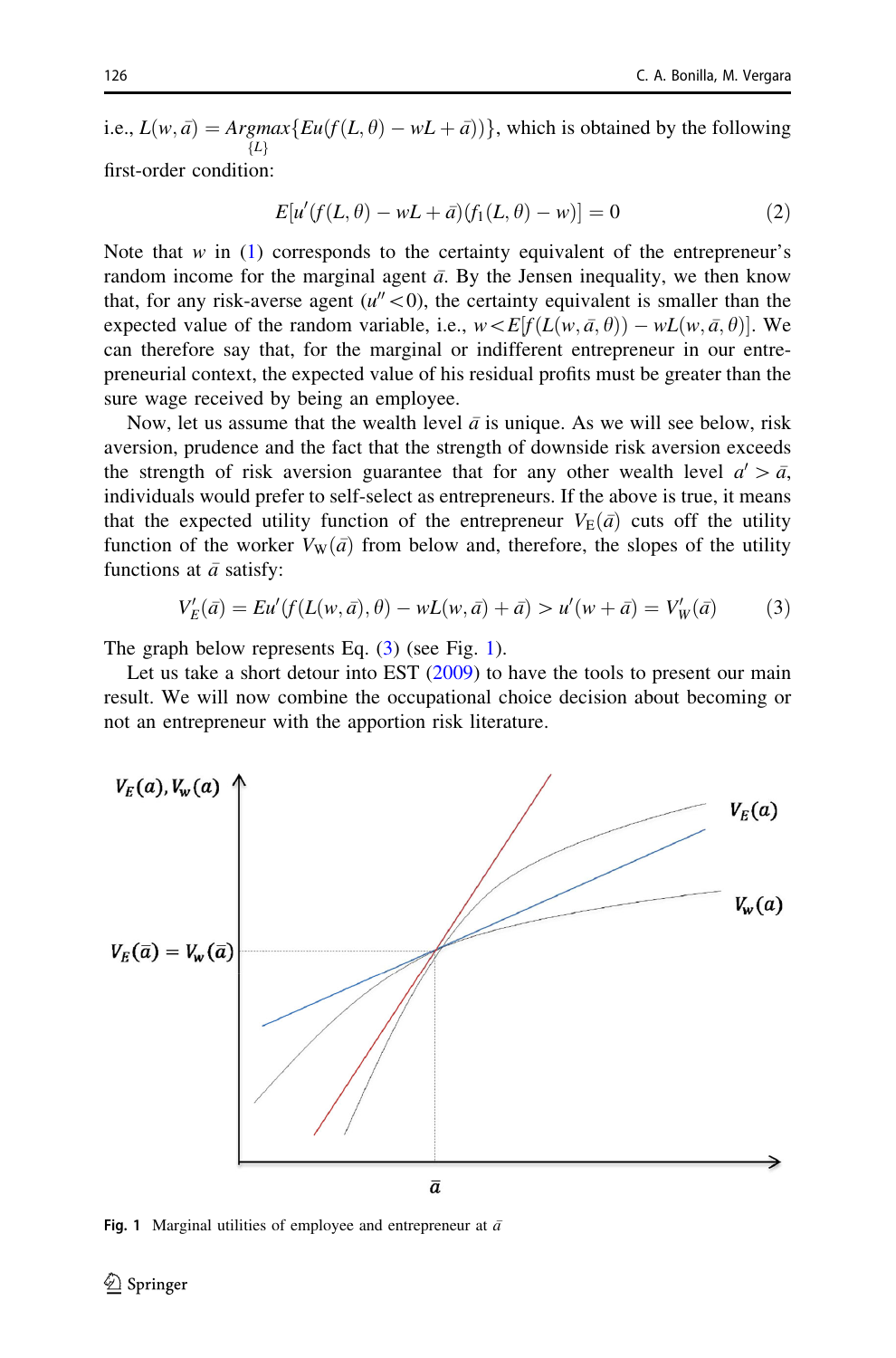# <span id="page-4-0"></span>3 Apportioning risk

EST [\(2009\)](#page-9-0) provide an interesting result from the literature on the economics of risk. In their paper, the authors develop a way to rank lotteries focusing on higherorder distributional characteristics. Their paper has two main results: one for the case of stochastic dominance and the other for cases of more nth-degree risk. For our purposes, we will focus on the second result, which is the corollary in EST [\(2009](#page-9-0)) and is based on 50–50 lotteries.

#### Corollary of EST (2009).

Suppose that  $\tilde{Y}_i$  has more ith-degree risk than  $\tilde{X}_i$  for  $i = M, N$ . So the lottery  $|\tilde{X}_N|$  +  $\tilde{X}_M$ ,  $\tilde{Y}_N + \tilde{Y}_M$  has more  $(N + M)$ th-degree risk than the lottery  $[\tilde{X}_N + \tilde{Y}_M, \tilde{Y}_N + \tilde{X}_M].$ 

We will develop two applications of this result in our context of entrepreneurship and, since they are based on EST [\(2009](#page-9-0)), they are applicable only to 50–50 lotteries, like in EST ([2009\)](#page-9-0).

#### 3.1 Mean-preserving increases in risk in the entrepreneurial context

Let  $\tilde{X}_1 = a + \Delta a$ ,  $\tilde{Y}_1 = a$ ,  $\tilde{X}_2 = E(\tilde{z})$  and  $\tilde{Y}_2 = w$ , where a and  $\Delta a$  are the wealth and increment in wealth of the entrepreneur respectively and  $w > 0$ . Also,  $\tilde{z}$  is a lottery (this is the stochastic residual profit of the entrepreneur) with non-zero expected value and let  $E(\tilde{z}) > w$ . Clearly  $\tilde{Y}_1$  has more one-degree risk than  $\tilde{X}_1$  and  $\tilde{Y}_2$  has also more one-degree risk than  $\tilde{X}_2$ . Let  $A_2$  be the 50–50 lottery  $|\tilde{X}_1 + \tilde{X}_2|$  $\tilde{Y}_2$ ,  $\tilde{Y}_1 + \tilde{X}_2$  and  $B_2$  be the 50–50 lottery  $[\tilde{X}_1 + \tilde{X}_2, \tilde{Y}_1 + \tilde{Y}_2]$ .

These pairs of lotteries are represented by



Given that  $N + M = 1 + 1 = 2$ , EST [\(2009](#page-9-0)) guarantee that the lottery  $B_2$  displays more second-degree risk than  $A_2$ . That is,  $B_2$  can be obtained from  $A_2$  by a meanpreserving increase in risk. This mean-preserving spread is graphically observed in Fig. [2](#page-5-0).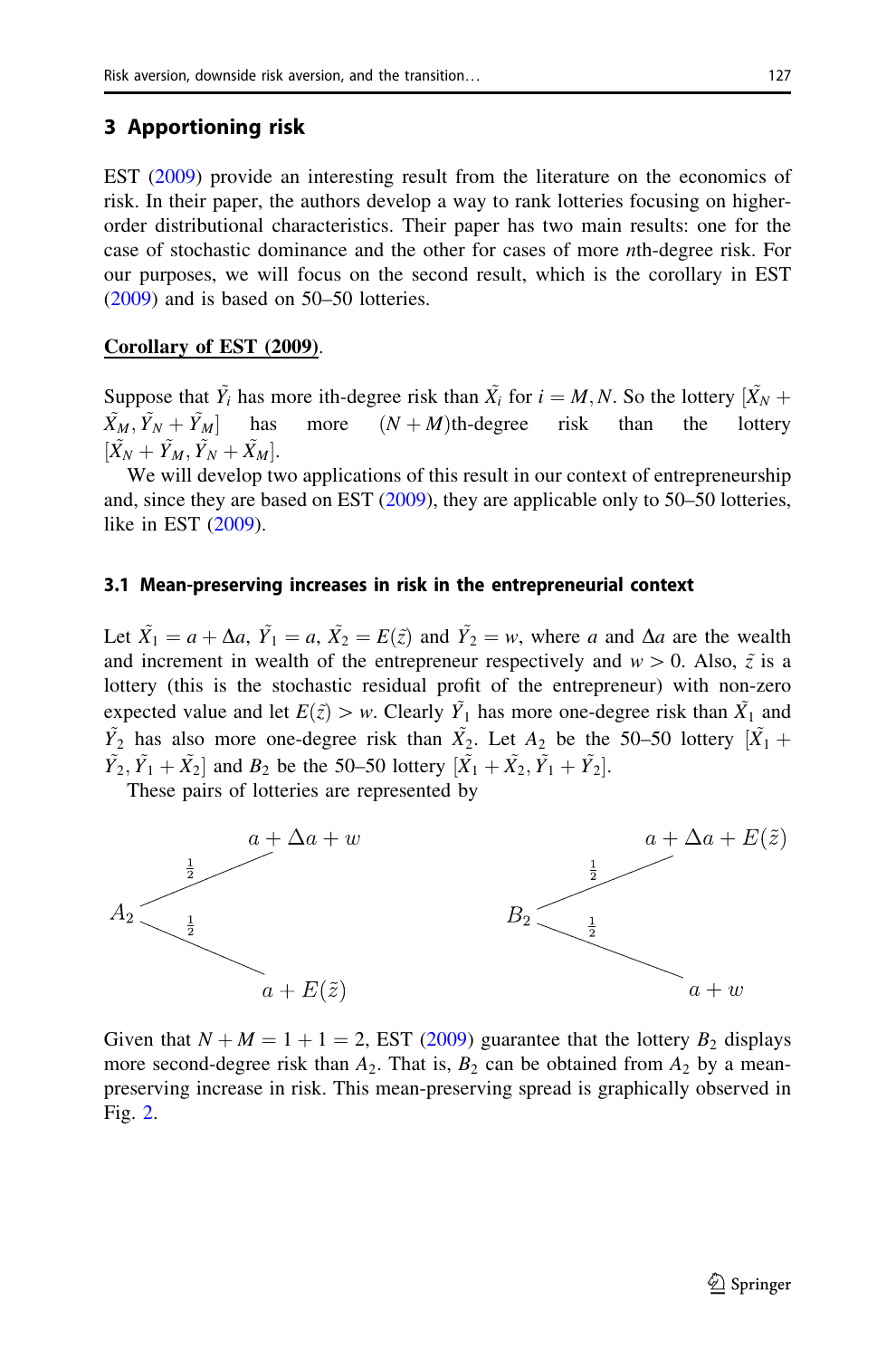<span id="page-5-0"></span>

Fig. 2 Mean-preserving spread

In the expected utility framework,  $A_2 \succeq B_2$  if and only if

$$
SR = Eu(A_2) - Eu(B_2) \ge 0 \tag{4}
$$

Where SR stands for the disutility associated with a mean-preserving increase in risk and represents the strength of risk aversion (Menezes and Wang [2004\)](#page-10-0). Observe that  $Eu(A_2) \geq Eu(B_2)$  is equivalent to

$$
\frac{1}{2}u(a + \Delta a + w) + \frac{1}{2}u(a + E(\tilde{z})) \ge \frac{1}{2}u(a + w) + \frac{1}{2}u(a + \Delta a + E(\tilde{z}))
$$

and note that if  $\Delta a \rightarrow 0$ , Eq. (4) implies that

$$
u'(a + w) \ge u'(a + E(\tilde{z}))\tag{5}
$$

which is true if and only if  $u'' < 0$ . That is, the individual must be risk averse for (4) to be true.

#### 3.2 Downside risk in the entrepreneurial context

Now, let us assume that  $\tilde{X_1} = a + \Delta a$ ,  $\tilde{Y_1} = a$ ,  $\tilde{X_2} = E(\tilde{z})$  and  $\tilde{Y_2} = E(\tilde{z}) + \tilde{\epsilon} = \tilde{z}$ , where  $\tilde{\epsilon} = \tilde{z} - E(\tilde{z})$  is a zero-mean risk. Note that  $\tilde{Y}_1$  has more one-degree risk than  $\tilde{X}_1$  and  $\tilde{Y}_2$  has more two-degree risk than  $\tilde{X}_2$  ( $\tilde{Y}_2$  is a second-order increase in risk or a mean-preserving spread of  $\tilde{X}_2$ ). Let  $A_3$  be the 50–50 lottery  $[\tilde{X}_1 + \tilde{Y}_2, \tilde{Y}_1 + \tilde{X}_2]$  and  $B_3$  be the 50–50 lottery  $[\tilde{X}_1 + \tilde{X}_2, \tilde{Y}_1 + \tilde{Y}_2].$ 

These pairs of lotteries are represented by



Given that  $N + M = 1 + 2 = 3$ , EST [\(2009](#page-9-0)) guarantee that the lottery  $B_3$ displays more third-degree risk than  $A_3$ , which means that  $B_3$  has more downside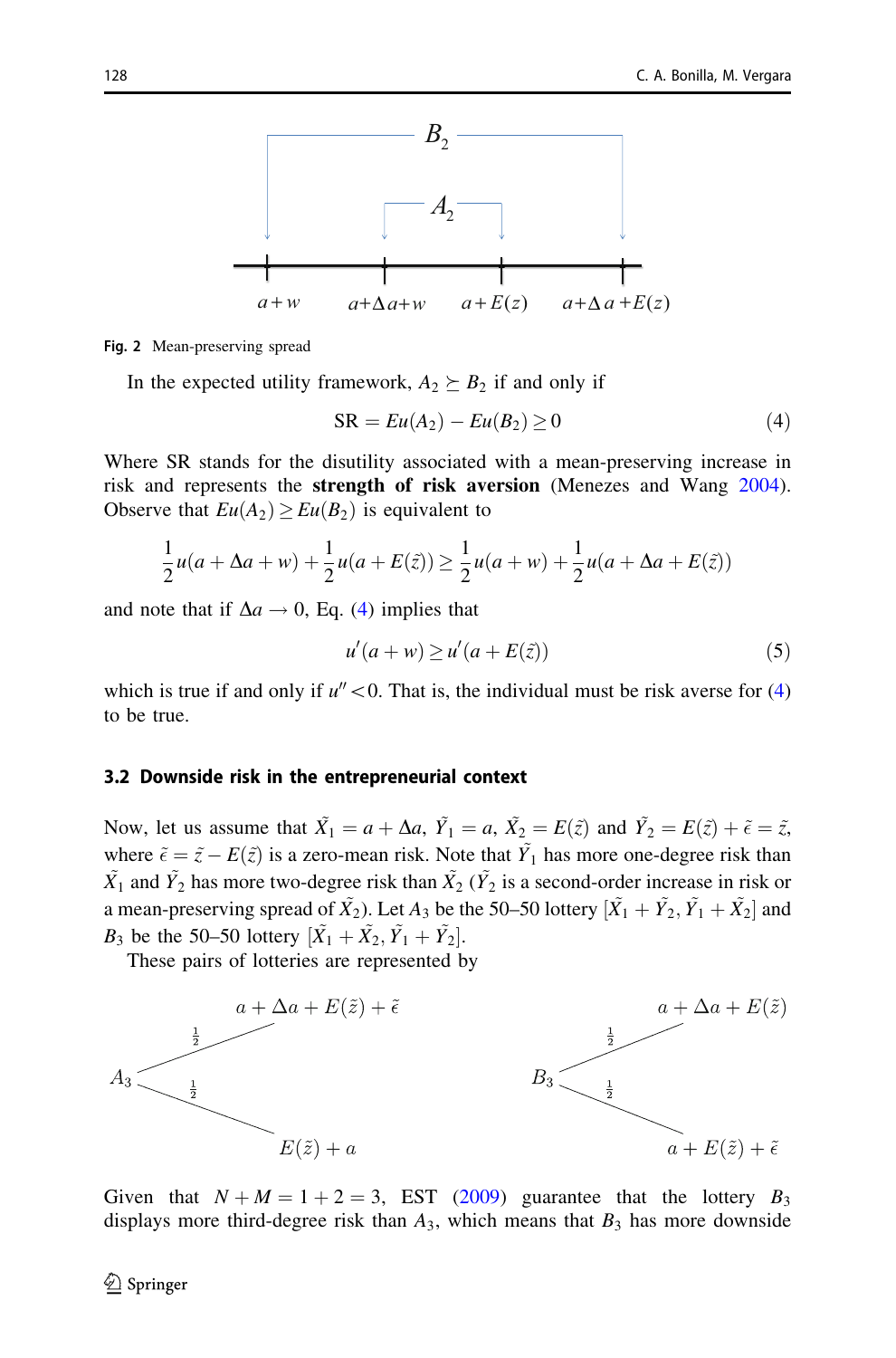risk than  $A_3$  (Menezes et al. [1980\)](#page-10-0). In the expected utility framework,  $A_3 \succeq B_3$  if and only if

$$
SD = Eu(A_3) - Eu(B_3) \ge 0,
$$
\n<sup>(6)</sup>

where SD stands for the disutility associated with the increase in downside risk and represents the strength of downside risk aversion (Menezes and Wang [2004\)](#page-10-0). Observe that  $Eu(A_3) > Eu(B_3)$  is equivalent to

$$
\frac{1}{2}Eu(a+\Delta a+E(\tilde{z})+\tilde{\epsilon})+\frac{1}{2}u(E(\tilde{z})+a)\geq \frac{1}{2}u(a+\Delta a+E(\tilde{z}))+\frac{1}{2}Eu(a+E(\tilde{z})+\tilde{\epsilon})
$$

and note that, if  $\Delta a \rightarrow 0$ , Eq. (6) implies that

$$
Eu'(a+\tilde{z}) \ge u'(a+E(\tilde{z}))\tag{7}
$$

which is true if and only if  $u''' > 0$ . That is, the individual must be prudent for (6) to be true.

#### 3.3 Risk aversion, downside risk and entrepreneurship

We now present the main result of this paper.

**Proposition 1** In 50–50 lotteries, if the agent is risk averse and prudent ( $u'' < 0$  and  $u''' > 0$ ), when there is a small increase in wealth for the marginal entrepreneur (ā), i.e., the entrepreneur who is indifferent between choosing secure employment or self-selecting as an entrepreneur, he decides to transition from secure employment to entrepreneurship as long as the strength of downside risk aversion exceeds the strength of risk aversion.

**Proof** Let us define the stochastic residual profit for the entrepreneur as  $\tilde{z}$  $f(L, \theta) - wL$  and observe that the lottery  $\tilde{z}$  has a non-zero expected payoff that can be decomposed into its expected payoff  $E(\tilde{z})$  and a zero-mean lottery  $\tilde{\epsilon} = \tilde{z} - E(\tilde{z})$ . Also, from the entrepreneurial model above, w represents the certainty equivalent of the entrepreneur's random income from Eq. ([1\)](#page-2-0), which is smaller than the expected residual profit for the case of the marginal entrepreneur. In our context this means that  $w < E(\tilde{z}) = E[f(L(w, \bar{a}, \theta)) - wL(w, \bar{a}, \theta)].$ 

Now, let us assume that  $\tilde{X_1} = \bar{a} + \Delta \bar{a}$ ,  $\tilde{Y_1} = \bar{a}$ ,  $\tilde{X_2} = w$  and  $\tilde{Y_2} = E(\tilde{z}) + \tilde{\epsilon}$ . Let  $A'_3$ be the 50 – 50 lottery  $[\tilde{X}_1 + \tilde{Y}_2, \tilde{Y}_1 + \tilde{X}_2]$  and let  $B'_3$  be the 50–50 lottery  $[\tilde{X_1} + \tilde{X_2}, \tilde{Y_1} + \tilde{Y_2}].$ 

These pairs of lotteries are represented by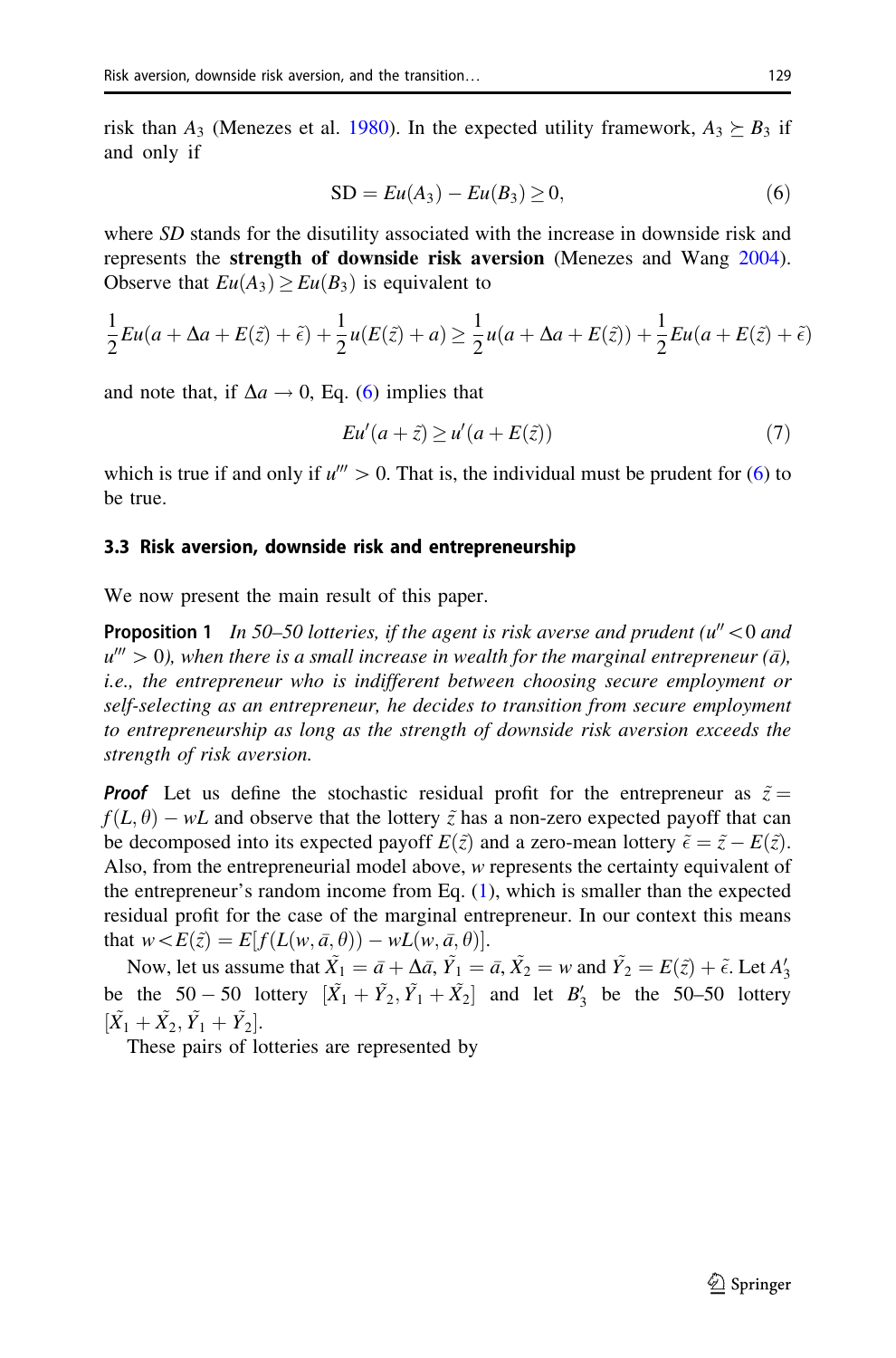

Observe that  $Eu(A<sub>3</sub><sup>'</sup>) > Eu(B<sub>3</sub><sup>'</sup>)$  is equivalent to

$$
\frac{1}{2}Eu(\bar{a} + \Delta\bar{a} + E(\tilde{z}) + \tilde{\epsilon}) + \frac{1}{2}u(\bar{a} + w) > \frac{1}{2}u(\bar{a} + \Delta\bar{a} + w) + \frac{1}{2}Eu(\bar{a} + E(\tilde{z}) + \tilde{\epsilon})
$$
\n(8)

and note that if  $\Delta \bar{a} \rightarrow 0$ , Eq. (8) implies that

$$
Eu'(\bar{a} + E(\tilde{z}) + \tilde{\epsilon}) > u'(\bar{a} + w)
$$
\n(9)

which is exactly condition  $(3)$  $(3)$  of the previous section, where the difference in the slopes of the utility functions guarantees that the expected utility function of the entrepreneur cuts off the utility function of the worker from below. In consequence, when the marginal (or the indifferent) entrepreneur gets a small increase in  $a$ , he prefers to transition to entrepreneurship. But when is this condition met?

Simple algebra over the lotteries shows that

$$
Eu(A3) - Eu(B3) = [Eu(A3) - Eu(B3)] - [Eu(A2) - Eu(B2)] = SD - SR \quad (10)
$$

Therefore,  $Eu(A'_3) > Eu(B'_3)$  if and only if SD > SR.

Intuition of this result tells us that, for the employee to shift into selfemployment, the strength of downside risk aversion must exceed the strength of risk aversion when facing an increase in wealth. Figures 3a and 3b below provide the graphical intuition of this result.

Figure [3a](#page-8-0) shows the case where  $SD > SR$ , so a small increase in a for the marginal entrepreneur  $(\bar{a})$  translates into a shift from secure employment into risky self-employment or entrepreneurship. Figure [3](#page-8-0)b, on the other hand, shows the opposite case. As we observe,  $u' > 0$ ,  $u'' < 0$  and  $u''' > 0$  in both figures but only the first case satisfies our required condition  $(SD > SR)$  that guarantees the occupational transition.

The strength of risk aversion induces a reaction against risky projects like becoming an entrepreneur. On the contrary, the strength of downside risk is based on prudence, and prudence induces precautionary actions that guarantee a greater future payment under risky situations—which is exactly the case of the residual entrepreneurial profits—that is larger than the employee's wage. In consequence, we find two opposite effects when the indifferent individual  $\bar{a}$  has a small increase in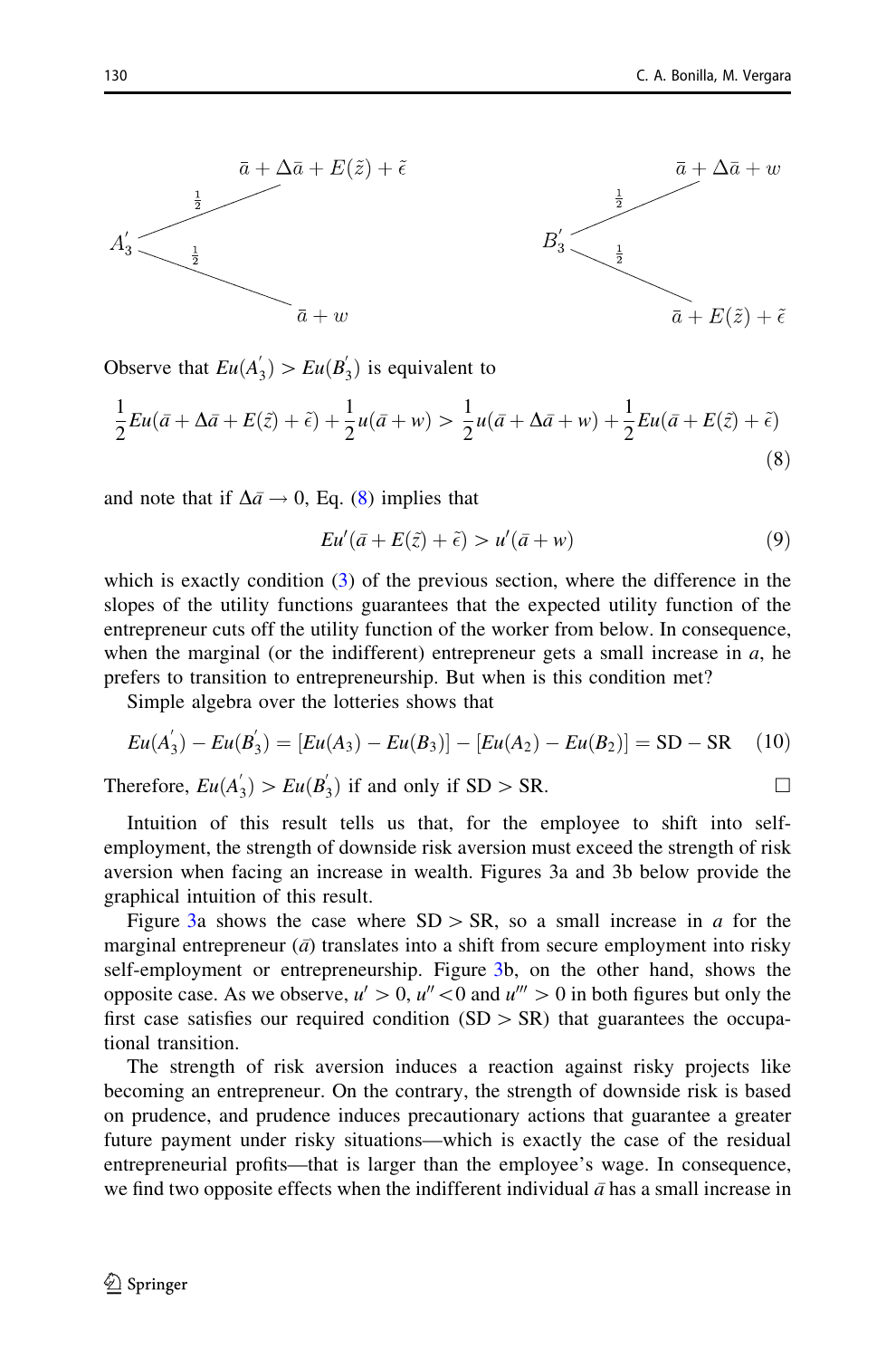<span id="page-8-0"></span>

Fig. 3 The strength of downside risk aversion versus the strength of risk aversion

wealth a, and the transition to entrepreneurship depends on the relative magnitude of these effects, as has been shown in this article.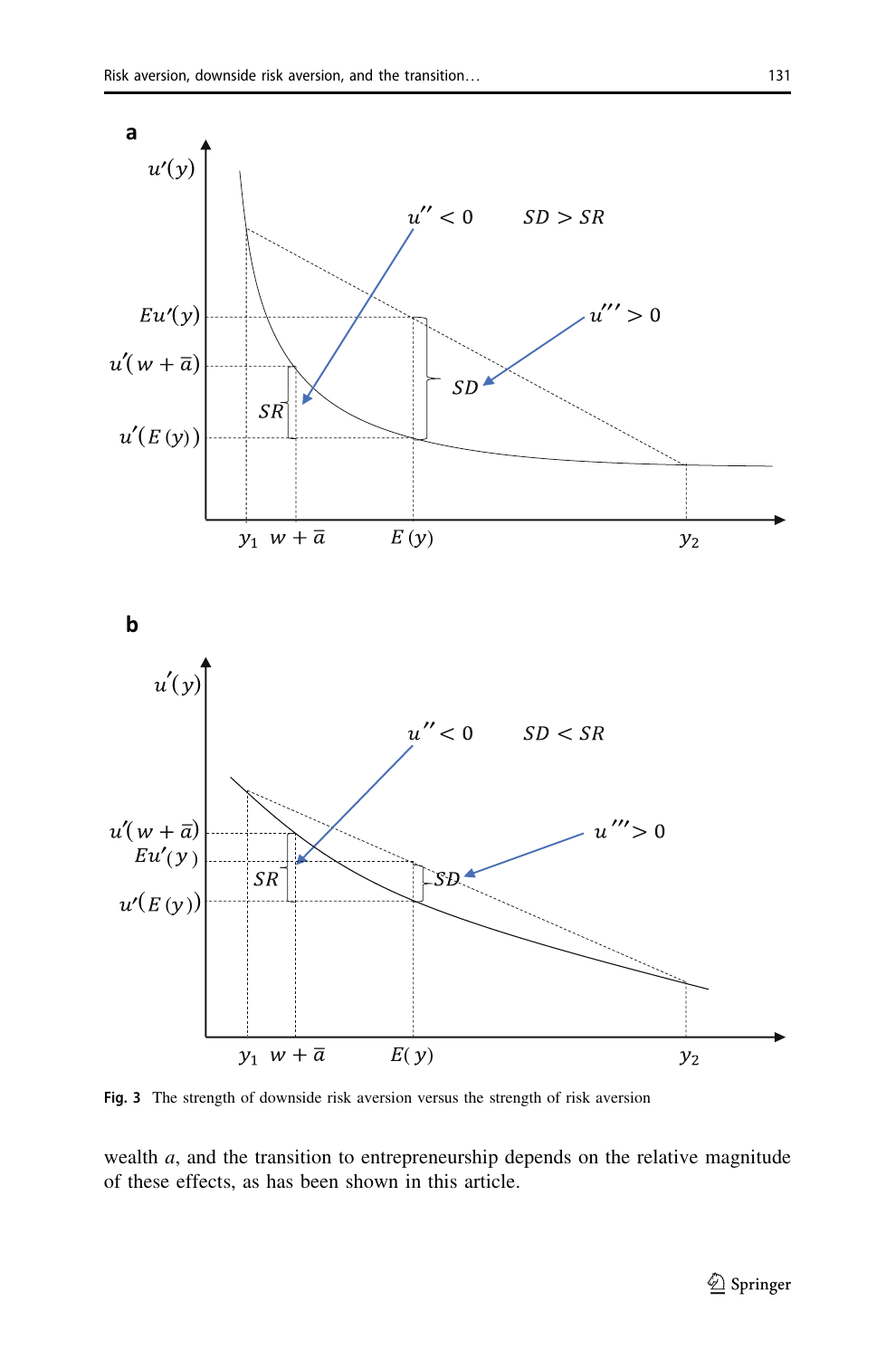# <span id="page-9-0"></span>4 Concluding remarks

In this paper, we have made use of the risk apportionment literature to delve deeper into the economics of occupational self-selection and show that, given risk aversion and prudence, and using the behavioral approach of risky of lotteries, the transition from secure employment to risky entrepreneurship is guaranteed if the strength of downside risk aversion exceeds the strength of risk aversion. The intuition of this result is based on the relative effect between prudence and risk aversion, as was discussed in the previous section.

From a policy perspective, we can say that traditional public policies promoting entrepreneurship can, in many cases, be assimilated to small increases in wealth for the entrepreneur (public subsidies, tax cuts or even loan guarantees). Therefore, the final impact of those policies depends not only on the quality of the policy itself but also on the characteristics of preferences like risk aversion and downside risk aversion, and on their respective magnitudes.

We argued that given that entrepreneurship is immersed in a world of uncertainty, incorporating recent advances from the theory of risk into the economic theory of entrepreneurship can be of importance to clarify—or even, in some cases, to refute—some concepts that had been previously accepted by the literature. Uncertainty and risk are at the heart of entrepreneurship and, therefore, considering these concepts explicitly should enrich the economic perspective of the study of entrepreneurship.

# References

- Ahn, T. (2009). Attitudes toward risk and self-employment of young workers. Labour Economics,17, 434–442.
- Bonilla, C., & Vergara, M. (2013). Credit rationing or entrepreneurial risk aversion? A comment. Economics Letters,120(2), 329–331.
- Cressy, R. (2000). Credit rationing or entrepreneurial risk aversion? An alternative explanation for the Evans and Jovanovic finding. Economics Letters,66(2), 235–240.
- Davis, G. (1989). Income and substitution effects for mean-preserving spreads. International Economic Review,30(1), 131–136.
- Deck, C., & Schlesinger, H. (2014). Consistency of higher order risk preferences. Econometrica, 82(5), 1913–1943.
- Denuit, M., & Rey, B. (2014). Benchmarking values for higher order coefficients of relative risk aversion. Theory and Decision,76, 81–94.
- Dreze, J., & Modigliani, F. (1972). Consumption decisions under uncertainty. Journal of Economic Theory,5, 308–355.
- Ebert, S., & Wiesen, D. (2014). Joint measurement of risk aversion, prudence, and temperance. Journal of Risk and Uncertainty,48, 231–252.
- Eeckhoudt, L., & Huang, R. (2012). Precautionary effort: A new look. Journal of Risk and Insurance,79(2), 585–590.
- Eeckhoudt, L., & Rey, B. (2011). Risk vulnerability: A graphical interpretation. Theory and Decision,71, 227–234.
- Eeckhoudt, L., Fiori, A., & Gianin, E. (2016). Loss-averse preferences and portfolio choices: An extension. European Journal of Operational Research,249, 224–230.
- Eeckhoudt, L., Schlesinger, H., & Tsetlin, I. (2009). Apportioning of risks via stochastic dominance. Journal of Economic Theory,144, 994–1003.